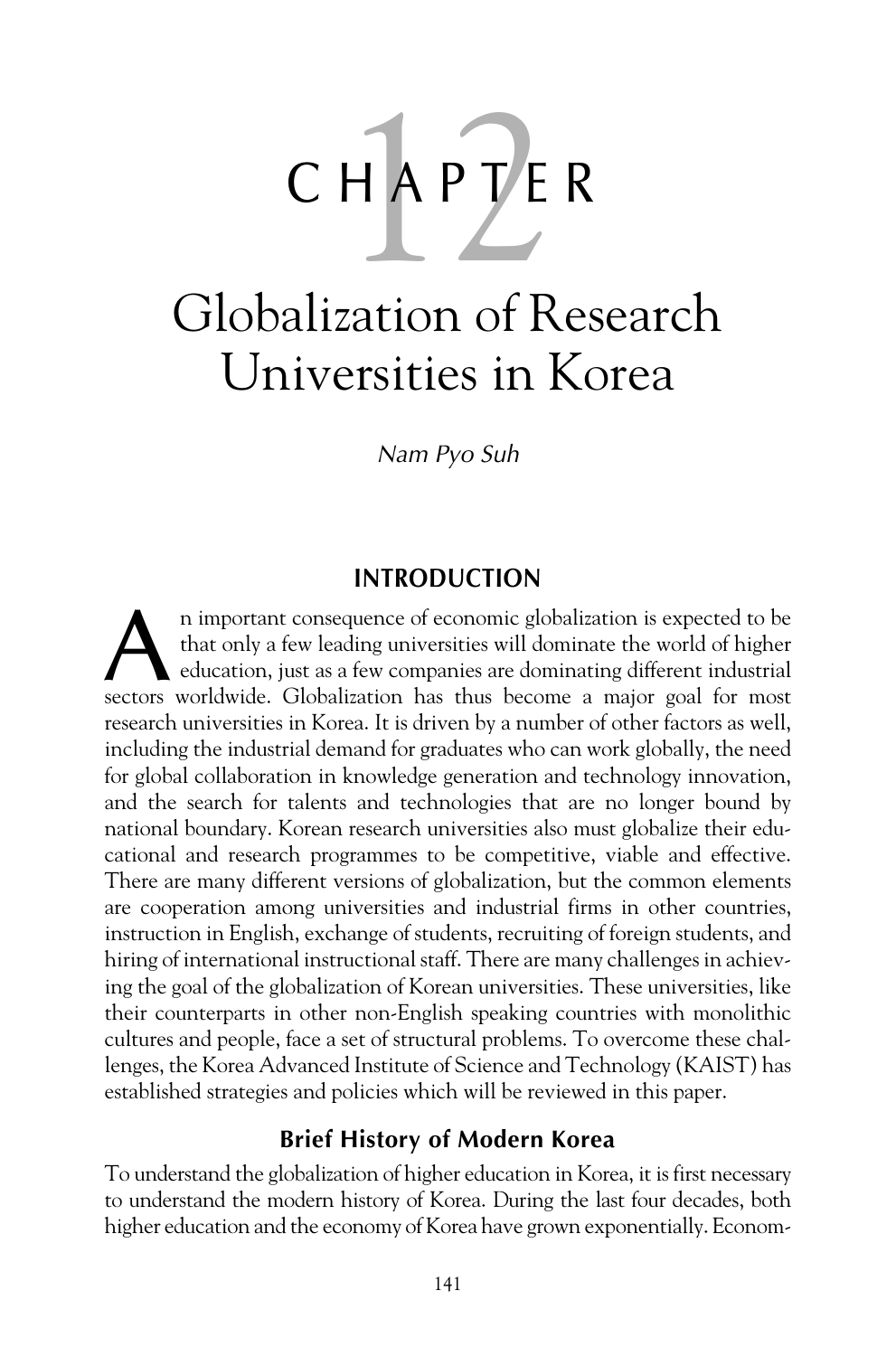ically, before 1960, Korea was not industrialized, having gone through 35 years of Japanese colonization, followed by the Korean War from 1950 to 1953.

Industrialization of Korea began in the early-1960s. The initial phase started in low-value add, labour-intensive industrial sectors such as apparel, textile and leather goods, following the typical process of industrialization of developing nations in the latter half of the 20th century. After having established labour-intensive industries in the 1960s, Korea began the process of transforming its industry from that of labour-intensive industries to higher value add, capital-intensive industries in the 1970s. It made significant investments in heavy industries such as shipbuilding, steel, machinery and automobiles. Then, beginning in the mid-1980s and 1990s, Korea began to invest in technology-intensive businesses such as semiconductors, LCDs and telecommunications. Today, Korea is investing in R&D that may lay the foundation for knowledge-intensive industries.

During the past four decades, Korean industries have performed well. Korea is now the first among industrialized nations in shipbuilding, DRAMS, and LCD technologies, and is in the top five or six in IT-related business, steelmaking, and automobile production. Korea's IT and Internet infrastructure is considered to be one of the most advanced in the world. Korean exports in 2006 exceeded \$300 billion, which was larger than the exports of all 53 African nations combined, and about equal to that of all Latin American nations combined, excluding Mexico. Now many Korean industrial firms, like their counterparts in the US and Europe, have begun the inevitable process of moving some of their production of automobiles, steel-making, and consumer electronics to lower-labour cost countries with large markets.

Korean industrialization has been possible because Korean society, which has its cultural roots in the teachings of Confucius, has always put a high premium on education. Korea's education system has always been highly competitive, with better students going to a few highly selective schools, which is the case even as Korea has vastly expanded its educational system.

During the past four decades, higher education in Korea has grown both in quantity and quality, starting from a handful of undergraduate institutions at the end of the Second World War. Korea began the expansion of its university system in the 1950s, even before there were industrial jobs available, by establishing both public and private universities. By the 1970s, in response to the high industrial demand for education, Korea accelerated the expansion by creating many new private and national universities with primary emphasis on undergraduate education. Since then, Korea has expanded its graduate education because of the growing industrial demand for highly educated personnel, patented technologies and technology innovation.

Now, with the entry of Korean industries into the knowledge-intensive businesses, the leading industrial firms in Korea are searching for the most talented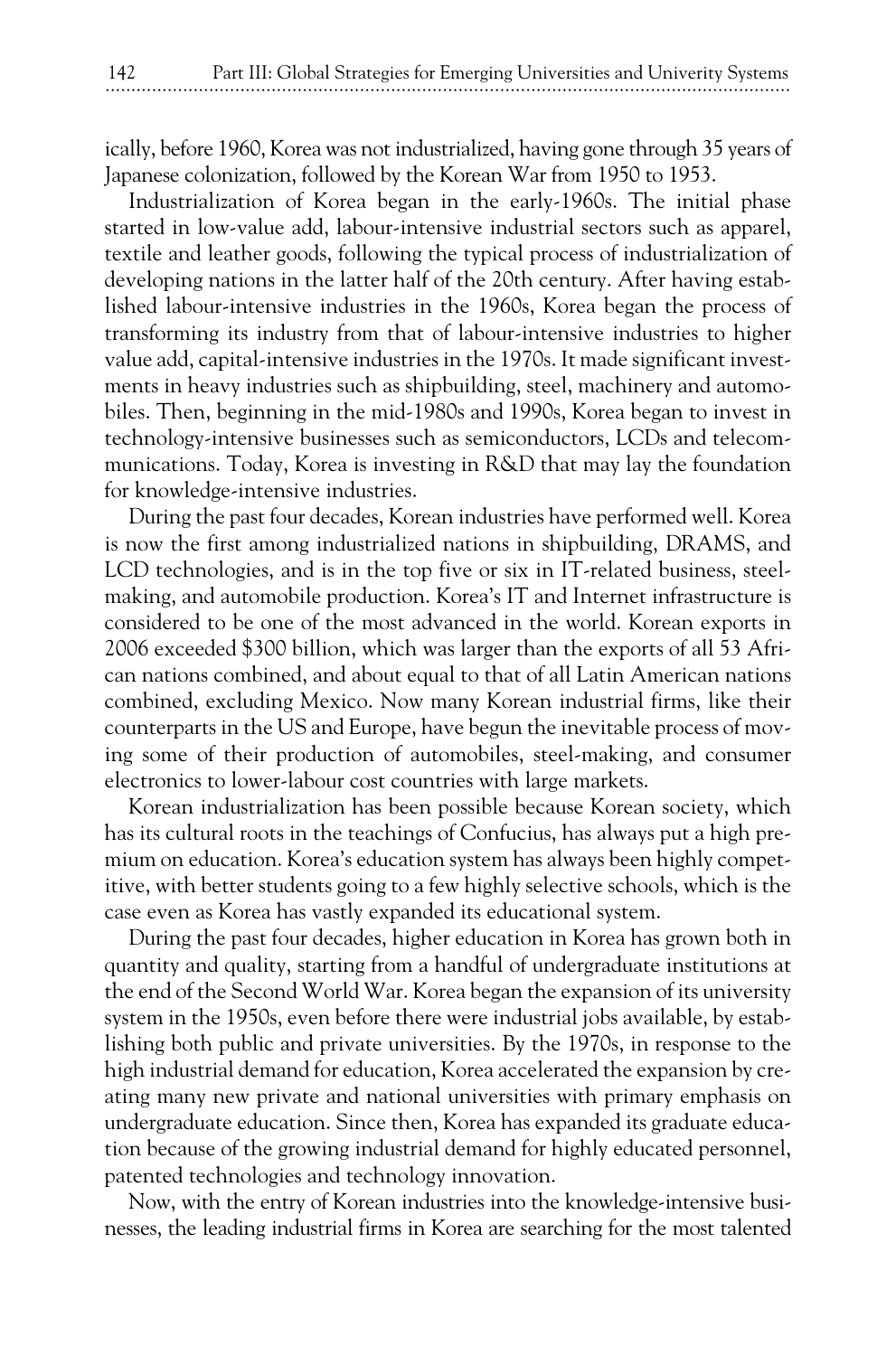scientists and engineers worldwide — irrespective of their nationality. The challenge for Korean universities is to respond to the demand for highly educated personnel, to meet the aspirations of the Korean people for better education, to lead in the generation of basic knowledge and technologies, and to be able to compete for talent and financial resources with the leading universities worldwide.

# **Korea's Educational infrastructure**

To understand the role of Korea's research universities, it would be useful to understand the overall educational infrastructure and the investment made in education in Korea. There are 360 higher educational institutions in Korea, including 26 national universities and 173 colleges and private universities. Most of the 26 national universities and many leading private universities in Korea have graduate schools offering masters and doctorate degrees. However, a mere five or so graduate schools dominate graduate education.

In 2004, there were 2,734,238 students in these colleges and universities, up from 179,877 in 1970. In 2004, more than 81% of high school graduates in Korea went to colleges and universities, which is a substantial increase from 33.2% in 1990. Because the entrance to college is highly competitive, parents of K-12 students spend a large portion of their income — estimated as high as 30% — on private education and tutoring in the evenings after regular school hours.

The number of students attending Korean universities is likely to decline in future years since the birth rate in Korea is low. A fairly large number of parents send their children abroad for education in other countries, such as the US, where the competition for entrance to better universities is less severe than in Korea. Therefore, some universities and colleges also will face a serious problem due to the lack of students.

The Ministry of Education micromanages all schools — from elementary education through college education, and research universities — except KAIST. The government sets the policy on the entrance examination to colleges, the number of faculty positions, etc. This uniform educational policy has created a costly and inefficient educational system which has been controversial and criticized by nearly all, and yet it still continues.

# **KAIST AND OTHER RESEARCH UNIVERSITIES IN KOREA**

By 1970, it had become apparent that, with rapid industrialization, Korea would need scientific and technological workers with advanced science and engineering education. Until then, most Koreans who were interested in graduate education went to the United States and Europe — and many stayed where they emigrated. Thus, in 1971, the Korea Advanced Institute of Science and Technology (KAIST), the first university in Korea for graduate education in science and engineering, was established under a special law. The establishment of KAIST marked the beginning of a new era for research universities in Korea.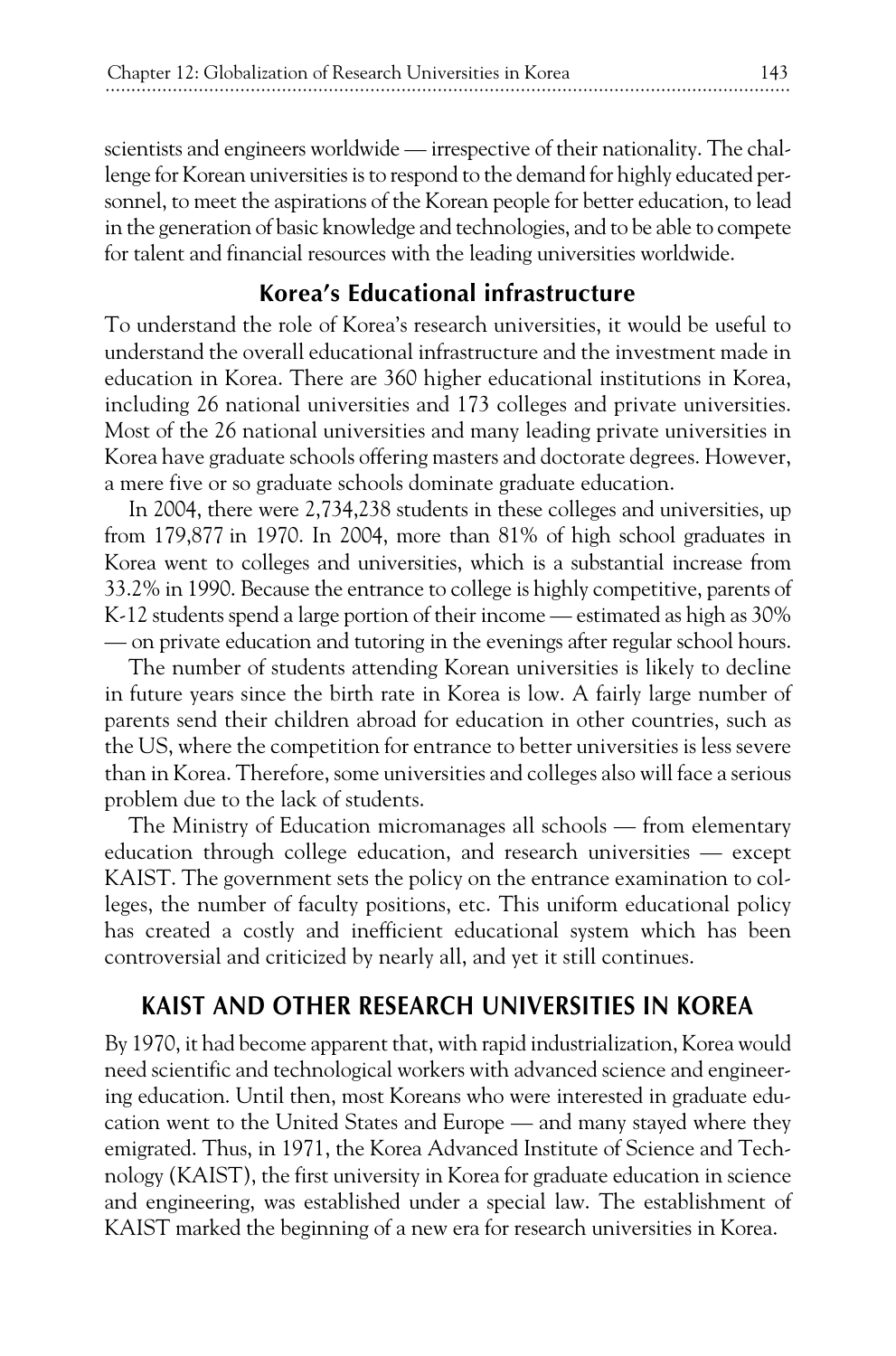KAIST is the only university in Korea that can set its own system because it is not controlled by the Ministry of Education. Rather, KAIST is controlled by a board of trustees and receives its basic funding from the Ministry of Science and Technology (MOST) of Korea. In its early days, KAIST students were granted many special privileges: deferment of mandatory military service; free education, including meals, lodging and even spending money; and up-to-date research facilities. Professors were recruited from overseas mainly expatriates from the  $US - at$  two to three times the then prevailing professorial salary in Korea. Some of these special privileges are still in place, except the faculty salary, which is now in parity with other universities.

The establishment of KAIST has had a profound effect on other universities. The creation of KAIST helped these other institutions by setting a new standard for universities, including the development of established graduate programmes, a more competitive compensation system and the creation of funds for research support.

#### **Current Status of KAIST**

KAIST has been rated the best university in Korea. The quality of KAIST students is exceptionally high. KAIST accepts 70% of its freshmen from 19 special science high schools and a school for gifted students, based on their high school grades and interviews, without requiring a special examination. Each one of these science high schools is highly competitive, accepting about 100 students out of a potential pool of 100,000 eligible students. Out of the 1,800 graduates produced by these science high schools every year, KAIST accepts only about 700 students a year, although most of the applicants from these science high schools would be equally good students.

KAIST has 3,350 undergraduate students and 4,465 graduate students. This year's freshmen class consists of 7% foreign students. KAIST's goal is to increase the number of undergraduate students to 4,000.

There are 686 faculty members (424 tenure-track professors) and about an equal number of staff members. A significant proportion of KAIST professors were educated primarily in the US and some in Europe. There are 91 faculty members who are foreign nationals, of whom 34 are foreign nationals (mostly Korean-Americans) born in Korea.

KAIST has produced 32,941 graduates — 8,453 BS, 17,762 MS, and 6,726 PhDs — in 36 years. It has been the major supplier of PhDs to Korean industry and universities. Twenty-five per cent of PhDs at Samsung Electronics, the world's largest manufacturer of DRAMs, and about 10% of all professors in Korea are KAIST graduates. Some KAIST graduates are also now becoming professors in other countries.

The goal of KAIST is to become one of the best universities in the world. To achieve this goal, KAIST has recently recommitted itself to providing the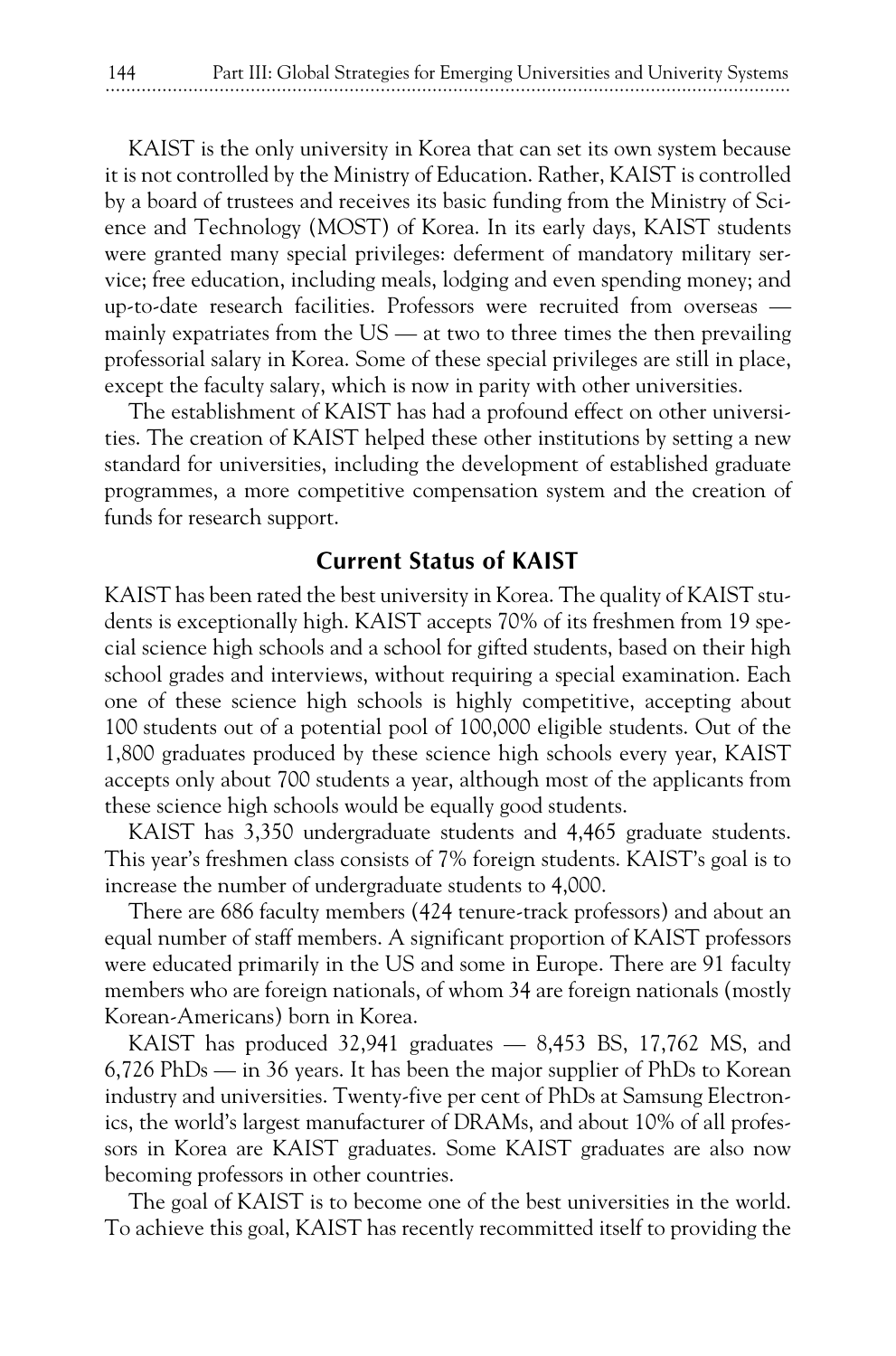best undergraduate and graduate education, improving the effectiveness of its research investment and empowering its faculty. KAIST has instituted a multi-pronged approach to globalization: instruction in English, enrolment of foreign students, recruitment and appointment of international faculty, faculty and student exchange programmes, participation in and organization of international conferences, creation of dual and joint degree programmes with universities in other countries, and research collaboration across the globe.

# **KAIST's Emphasis on Research at the Two Ends of the Research Spectrum**

In research, KAIST is a global university. The KAIST faculty has been active in international conferences, collaborating with many researchers across the globe. They also have published extensively in international journals and obtained many patents in a number of countries. The annual publication rate of our faculty is around five papers per faculty, which is on par with the leading universities in the US. Many KAIST professors are the recipients of international awards in various engineering and scientific fields, especially in semiconductors, IT, composite manufacturing, biology, materials and engineering.

Notwithstanding these achievements, KAIST also has implemented a couple of policy changes to strengthen the effectiveness of its research. First, the contributions of its faculty are assessed based on the impact made by their research, not by the number of papers published. Faculty members are strongly encouraged to work at the two ends of the research spectrum where the impact is greatest: basic research and technology innovation. (Shown in Figure 1.)

**Figure 1:** Research Spectrum vs. the Research Effort spent by Researchers, and Research Spectrum vs. the Impact made by Research

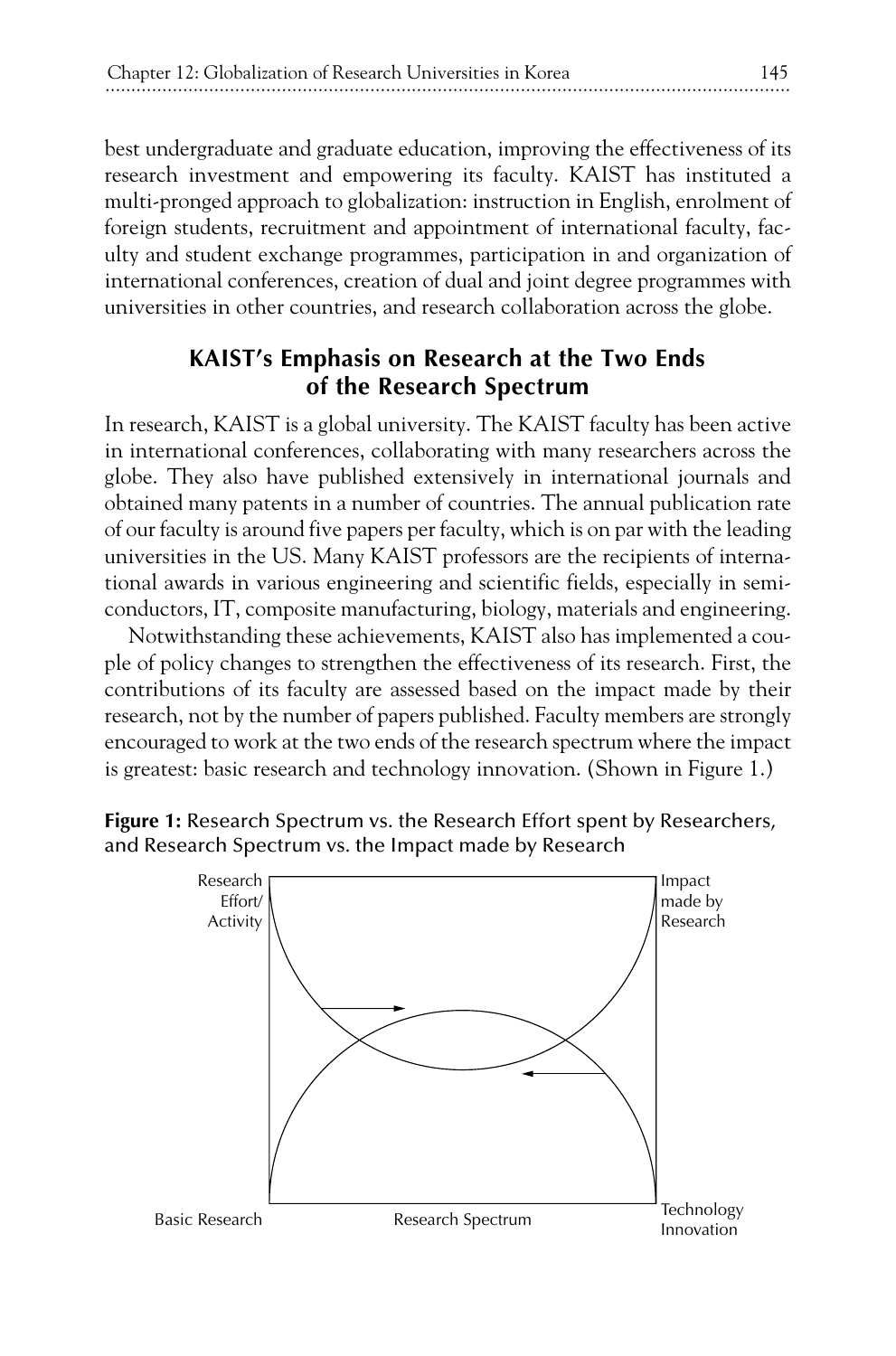Second, we have created research organizations, the KAIST Institutes, in seven areas to promote research at the narrowly focused intersection of different disciplines, where faculty and students from various departments work together. New faculty positions are allocated to the Institutes, and every department can recruit faculty members who can participate in these institutes. There is no formal allocation of faculty positions to the departments. The research institute and the department must agree on faculty candidates. The faculty member belongs to the department that hired the professor to do teaching, but is free to do research outside the department. However, when there is an exceptionally gifted faculty candidate, the department is allowed to hire the person at any time regardless of the candidate's field of specialization.

# **GLOBALIZATION OF KOREAN UNIVERSITIES: PROS AND CONS**

The globalization of universities in Korea has been driven by government and industry, as well as by the universities themselves. To remain competitive in the global economy, Korean government leaders understand that Korean universities must have a world view. Large Korean industrial firms that conduct business in many countries require employees who not only have proficiency in English, but also have skills that match their competition. To remain academically competitive in an increasingly flat world, universities know that they must prepare their students for global jobs.

While these are valid concerns on globalization, the proponents of globalization believe that its benefits far outweigh its disadvantages. In the global economy, a few leading universities will dominate research and education, just as a few leading industrial firms have consolidated their positions in their industries. They will attract the best brains from all corners of the world, as well as financial support for research. Students and faculty in these institutions will have competitive advantages, which will enable them to amplify and leverage their research capabilities. Unless a university can compete on a global scale, it may not provide the education and research opportunities their best students deserve.

# **GLOBALIZATION AT KAIST**

KAIST is implementing its globalization plan with the support of the Korean government, which is providing \$100 million over five years. The KAIST's programme for globalization is as follows.

### **Undergraduate Programme**

KAIST has taken several steps to globalize its undergraduate programme. First, all freshmen courses are taught in English. To support this ambitious practice, KAIST has strengthened the language-learning centre where stu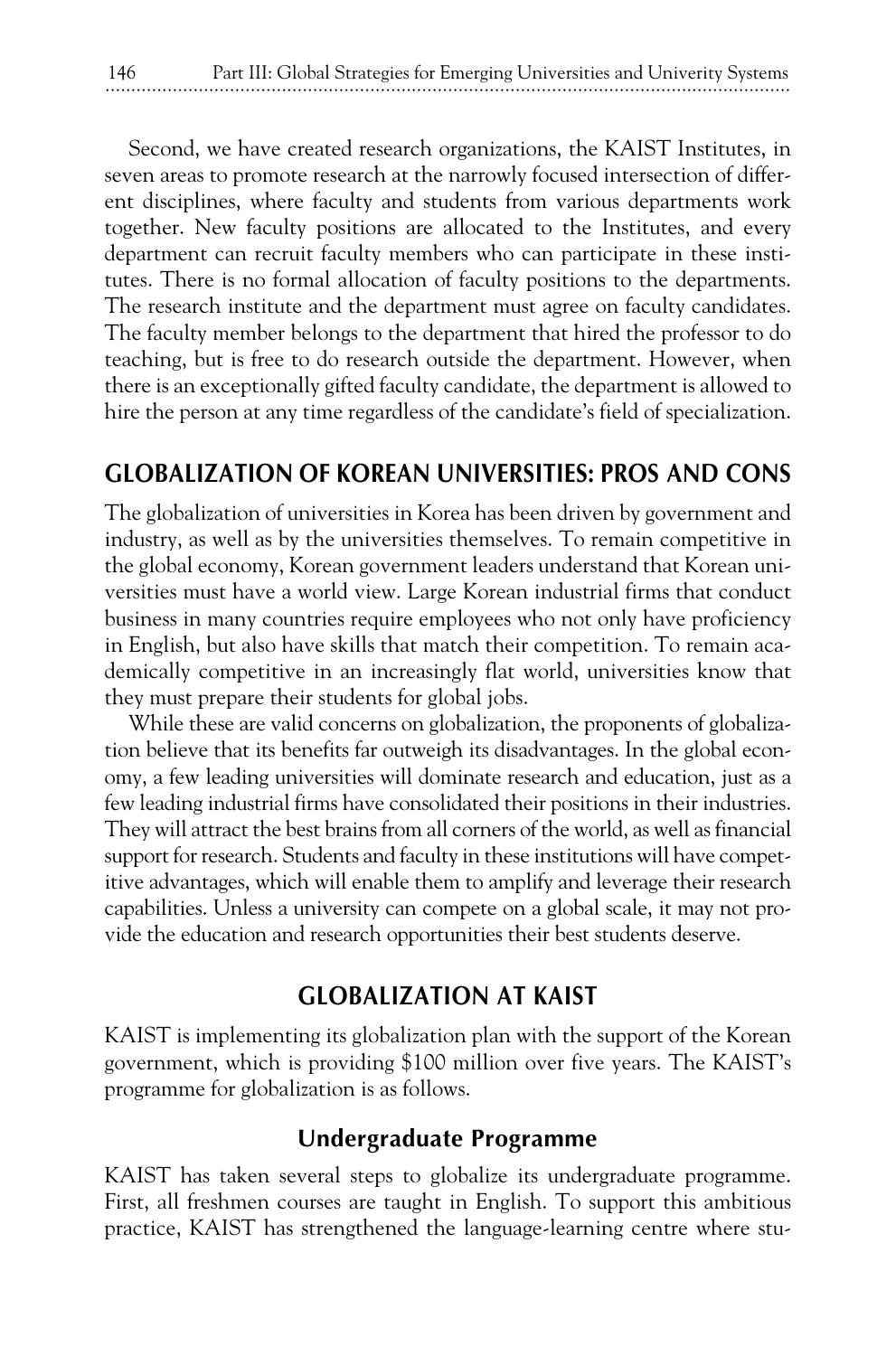dents can hone their English language skills and has set up an English cafe where only English is spoken. In addition, some of KAIST's best professors who are fluent in English are teaching freshmen classes.

Second, 5.5% of the students in the freshmen class of 2007 are international students, coming from nations in South-east Asia, Central Asia and Eastern Europe. To accommodate students and faculty from other countries, KAIST will be strengthening its healthcare system to make it easier for all students, faculty and staff to receive medical services on campus. In addition, KAIST is planning to build a new International Student Center, funded by a local church, and a new apartment building to improve the accommodation for international faculty.

Third, KAIST is in the process of creating a dual degree programme with universities in the US, Europe and Asia in order to generate graduates who can work with and in other countries. Under the programme, participating students at KAIST and its counterpart university will earn two B.S. degrees after four years, splitting their time equally between the two institutions.

To teach the synthesis and design process to all students, a design subject is required of all freshmen, just like mathematics, physics, chemistry and biology. This undergraduate programme, which emphasizes both analysis and design, is unique. The goal is to impart to the student the ability to think and reason in the two opposite domains of synthesis and analysis with equal facility.

#### **Graduate Programme**

KAIST has a large number of research collaborations with many universities in the US, Europe, Japan and China. For example, the KAIST Physics Department has research collaboration with the Cavendish Laboratory of Cambridge University. The KAIST business school also has established a dual masters degree programme for business and law with the law school of Northwestern University in the US.

#### **Research**

KAIST has established research institutes — KAIST Institutes — in such areas as biology, IT, entertainment, design of complex systems, energy, nanoscience and technology, and mega-city. These research institutes will conduct research at the intersection between disciplines. For example, in the KAIST Institute for the BioCentury, professors and students from several departments such as biology, chemical engineering, mechanical engineering, physics and chemistry, will work together on joint projects. As part of this research effort, they also will collaborate with industrial firms and universities both in and outside Korea. KAIST is currently seeking special research collaborations with leading global industrial firms.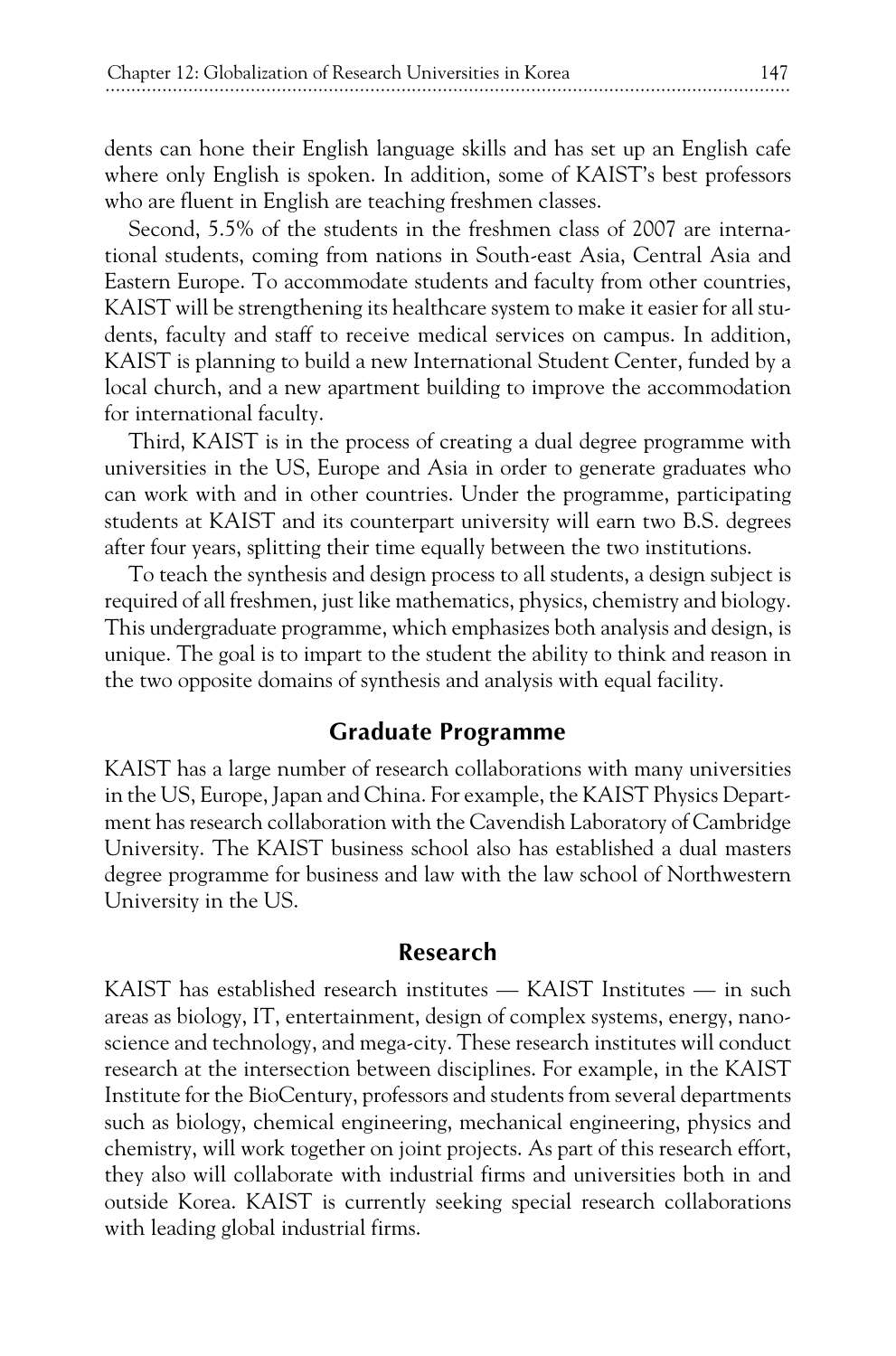# **Faculty**

KAIST is actively recruiting international faculty members with the goal of eventually having 100 non-Korean faculty members out of 700 tenure-track faculty members in four years.

We also have appointed many faculty members who are teaching at foreign universities as adjunct professors who spend a significant amount of their time at KAIST and KAIST-affiliated organizations such as the Korea Institute for Advanced Studies.

# **External Advisory Council**

Each unit of KAIST has an advisory group called the External Advisory Council (EAC). They review academic programmes and research projects of academic departments and research institutes. One third of the EAC members — about five — come from other countries, and they serve as ambassadors and advisors for KAIST.

# **CHALLENGES THAT MUST BE OVERCOME FOR GLOBALIZATION**

Globalization is a challenge in Korea for a number of key reasons, including language, culture and financial resources. These challenges must be addressed for Korean universities to successfully compete against the world's best academic institutions.

# **Linguistic barrier**

KAIST's freshmen class is now instructed in English. However, the linguistic barrier to learning will be present for some time. The Korean language linguistically belongs to the Ural Altai Language group (spoken by Mongolians, Turks, Hungarians and Finns), which is distinctly different from English in grammar, structure, etc. Although English is now being taught from the elementary school level, many Korean students coming in as freshmen at KAIST are not proficient in English. KAIST needs to increase the number of international students and faculty to help convert the campus into a bilingual campus. KAIST plans to accept about 10% of its undergraduates and a slightly larger number of graduate students from overseas. This year's freshmen class consists of about 6% international students.

# **Cultural constraints**

There are many cultural constraints in the globalization of the higher educational system in Korea — from eating etiquettes, interpersonal relationships and cultural values. Korea has been a country with virtually one nationality and one race. KAIST must teach its students the social and cultural norms in other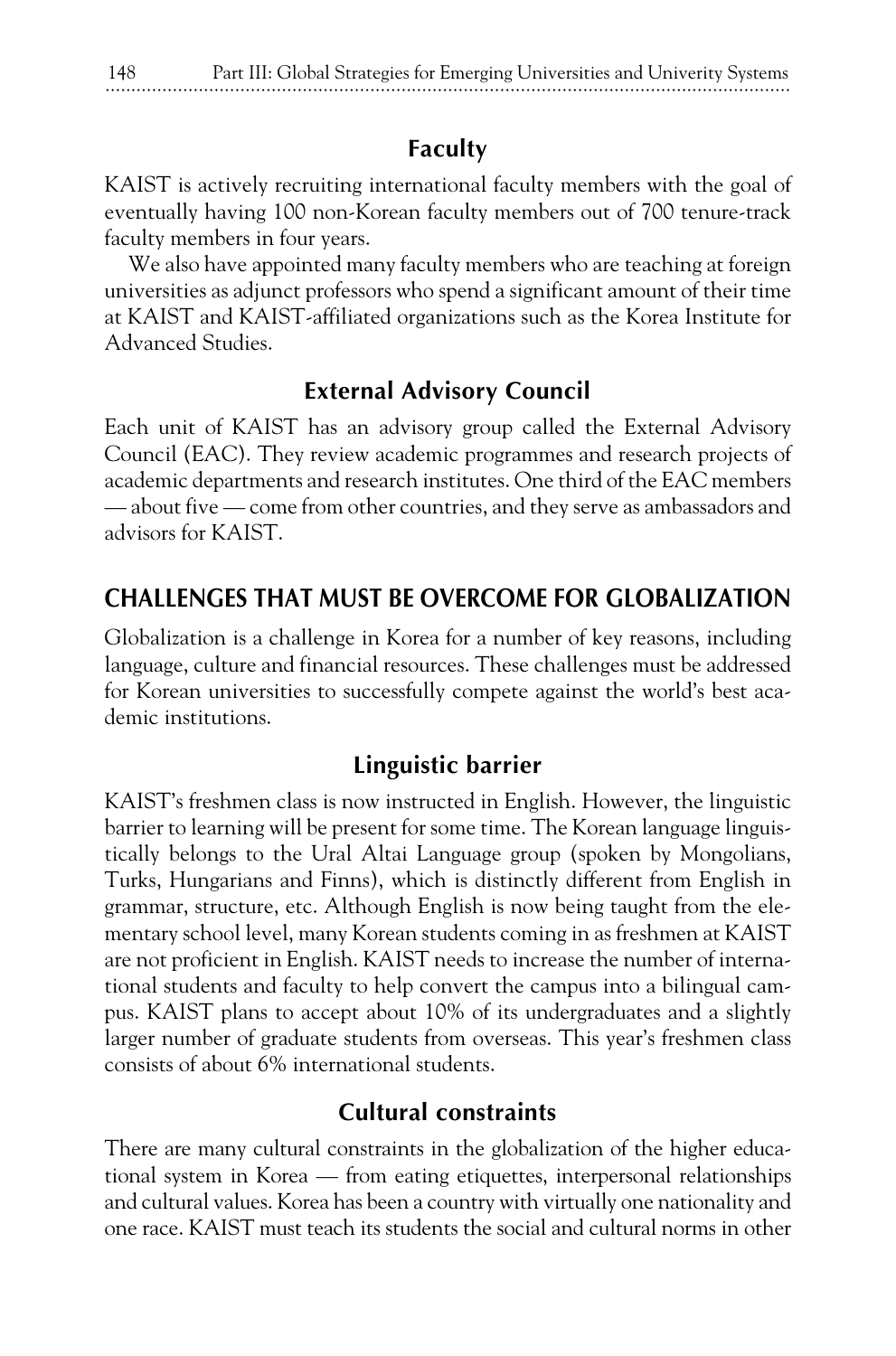countries, as well as how to respect them by learning how to adopt culturally sensitive behaviour. The peoples of all nations must adjust their social norms and accept others to be able to work across cultures in the global economy.

# **Financial resources**

Research universities need financial resources. For public universities, government support is the primary source of funding. At KAIST, the rate of progress in achieving its goals will be gated by government funding of its programmes.

The Korean government is aware of the importance of the globalization of research universities. The Ministry of Education started the BK21 Program (Brain Korea in the 21st century) eight years ago to fund graduate fellowships and research. These grants can be used to finance global collaboration. Other ministries also fund research at universities in such areas as telecommunications, defence, construction, environment, culture and entertainment; some of this funding provides for global collaboration.

Industrial support of academic research at research universities also promotes industrial collaboration across national boundaries. Currently, industrial support is significantly less than government-funded research.

# **Foreign faculty**

One of the major goals of KAIST and other universities is to recruit outstanding foreign faculty. They bring a new world view into Korean education and offer unique skills and talents in instruction and research. Although some universities have done better, most Korean universities have difficulty hiring fulltime foreign faculty. KAIST has been able to hire Korean-American faculty members and some American and European faculty members, but the number of faculty members is short of its goal of having at least 10% foreign faculty in five years.

# **Foreign students**

The number of foreign students is increasing in Korean universities, but still the number falls far short of the target. Like international faculty, these students will bring new ideas to Korean education and their inclusion will be a signal that universities are offering the highest quality education the world can offer. It is going to take an aggressive effort to recruit students from overseas, especially from the US and Europe.

# **PROSPECT OF GLOBALIZATION AT KAIST**

Since KAIST's goal is to become one of the world's premier universities in science and technology, globalization is just a matter of time. With further